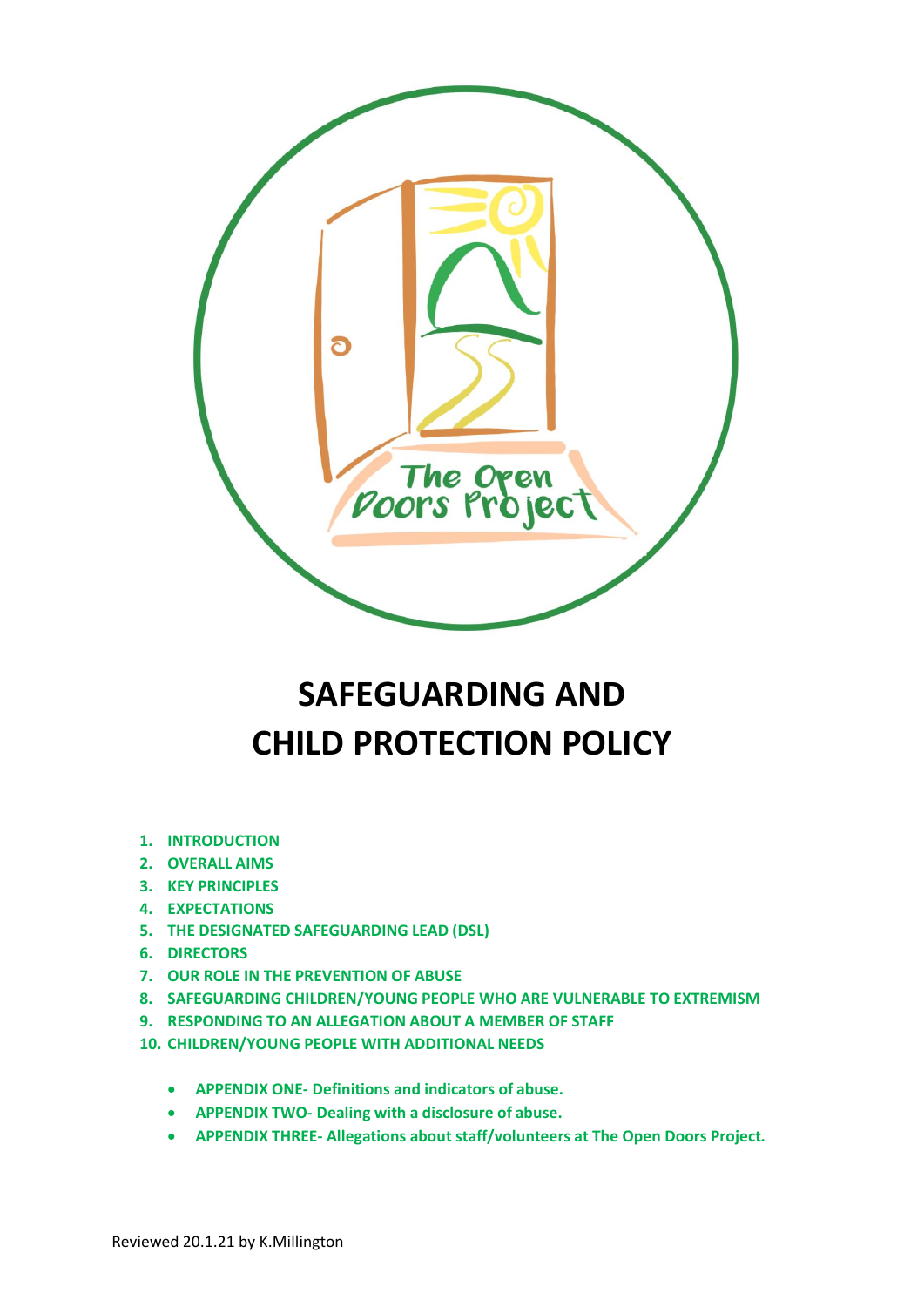## **1. INTRODUCTION**

1.1 Safeguarding is defined as-

- Protecting children from maltreatment.
- Preventing impairment of children's health or development.
- Ensuring that children are growing up in circumstances consistent with the provision of safe and effective care.
- Taking action to enable all children to have the best life chances.

1.2 The Open Doors Project is committed to safeguarding and promoting the welfare of all the children who take part in its activities. We believe that-

- All children/young people have the right to be protected from harm.
- Children/young people have the right to be safe and feel safe.
- Children/young people need support which matches their individual needs.
- All children/young people have the right to speak freely and voice their opinions.
- All children/young people must be encouraged to respect each other's values and support each other.
- All children/young people must be supported to meet their social, emotional, and educational needs.
- We should work towards the prevention of victimisation, bullying, exploitation, extreme behaviours, and discriminatory views.
- All adults (staff and volunteers) have an important role in safeguarding children/young people and protecting them from abuse.

1.3 Further information can be found in the government statutory guidance document, 'Working together to safeguard children.'

## **2. OVERALL AIMS**

2.1 This policy will contribute to safeguarding our children/young people and promoting their welfare by-

- Clarifying standards of behaviour for staff/volunteers.
- Contributing to the establishment of an ethos within the Project, built on mutual respect, and shared values.
- Encouraging children/young people and parents to participate.
- Alerting staff/volunteers to the signs and indicators of the different forms of abuse, and signs of safeguarding concerns.
- Developing staff/volunteer awareness of the risks and vulnerabilities children/young people face.
- Addressing concerns at the earliest possible stage.
- Reducing the potential risks children/young people face of being exposed to violence, extremism, exploitation, or victimisation.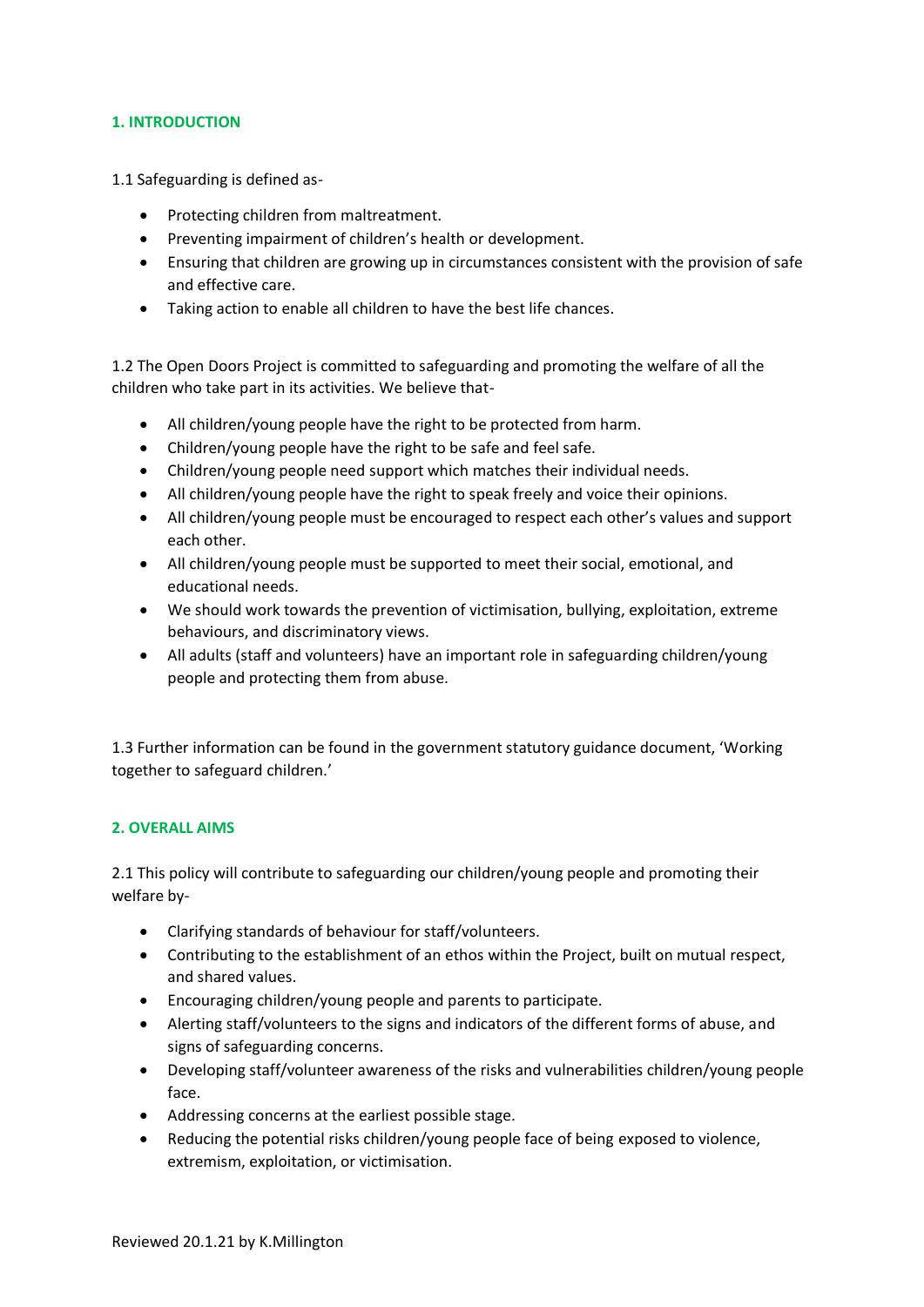2.2 This policy will contribute to supporting our children/young people by-

- Identifying and protecting the most vulnerable.
- Identifying individual needs where possible.
- Designing plans to meet any individual needs.

2.3 This policy will contribute to the protection of our children/young people by-

- Implementing the child protections/safeguarding policies and procedures.
- Working in partnership with children/young people, parents, and agencies.

#### **3. KEY PRINCIPLES**

3.1 These are the key principles of safeguarding, as stated by the Birmingham Safeguarding Children Board-

- Always see the child first.
- Never do nothing.
- Do with, not to, others.
- Do the simple things better.
- Have conversations, build relationships.
- Outcomes not outputs.

3.2 In addition, the Open Doors Project has identified these key principles.

- Every child is entitled to rich and rounded experiences, within and outside of education.
- As a non-profit making CIC, the Project should use resources appropriately to ensure good safeguarding practice.
- Where issues arise, directors and members should speak out to ensure the best possible safeguarding practice.

#### **4. EXPECTATIONS**

4.1 All staff/volunteers will-

- Be familiar with this safeguarding policy.
- Be subject to processes and checks.
- Be alert to signs and indicators of possible abuse (see Appendix One for definitions and indicators).
- Complete appropriate Safeguarding training.
- Record concerns and give the record to the Designated Safeguarding Lead (DSL).
- Deal with a disclosure of abuse from a child/young person in line with the guidance in Appendix Two- inform the DSL immediately, and provide a written account as soon as possible.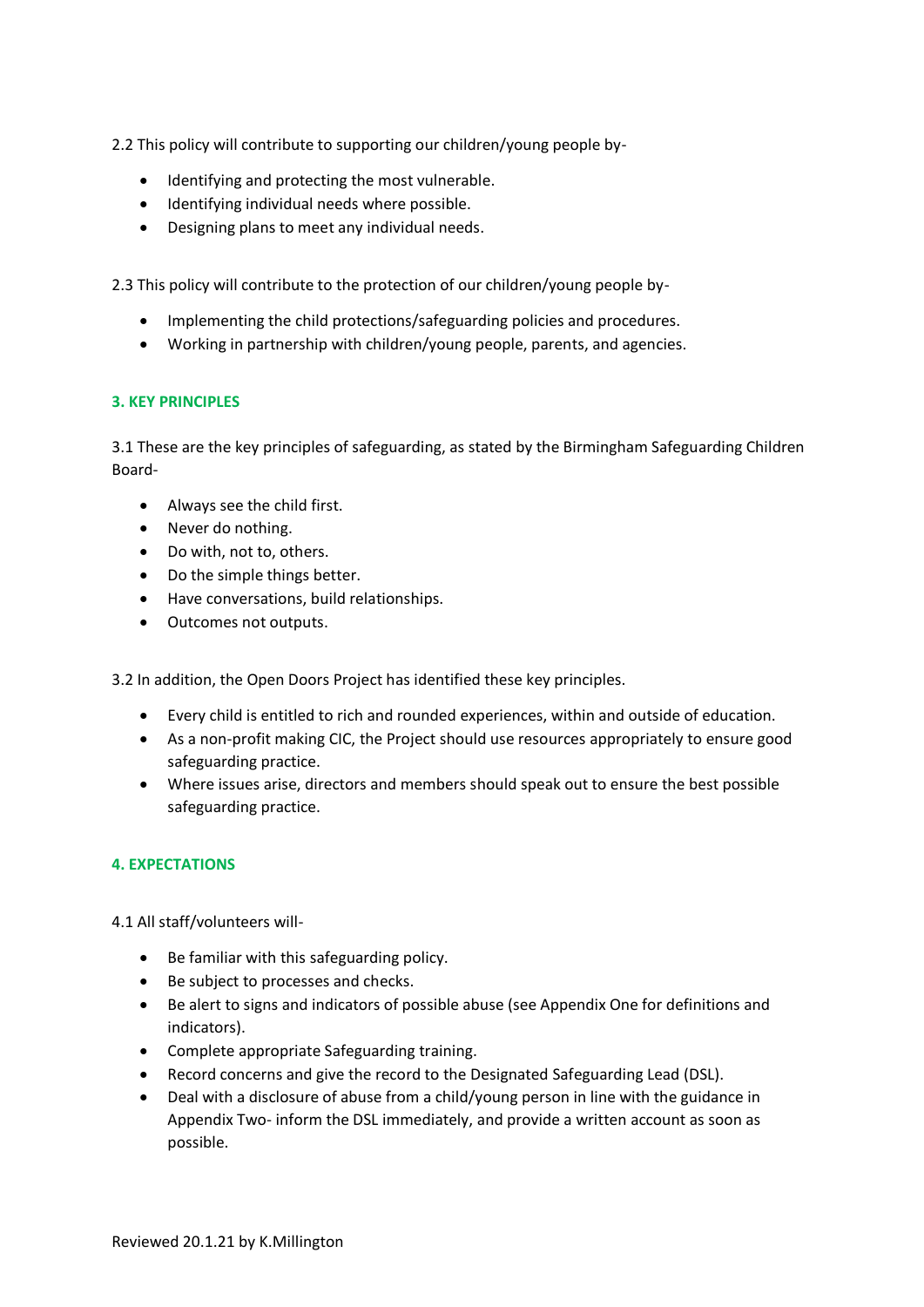## **5. THE DESIGNATED SAFEGUARDING LEAD (DSL)**

5.1 Our DSL is Kate Millington. They have the lead responsibility, oversight and accountability for child protection, and will be responsible for co-ordinating all child protection activity.

5.2 The DSL will, where appropriate, be made aware of existing safeguarding concerns relating to the children/young people involved with the Project.

5.3 Where the Project has concerns about a child, the DSL should take any further steps as necessary.

5.4 Child protection information will be dealt with in a confidential manner. Staff will be informed of relevant details only when the DSL feels their having knowledge of a situation will improve their ability to interact with a child/young person or their family. A written record will be made of what information has been shared with whom, and when. Child protection records will be stored securely and access to these records will be restricted by the DSL.

5.5 Parents/guardians will be aware of any information held on their child. **Do not disclose to a parent/guardian any information held on a child if this would put the child at risk of significant harm.**

#### **6. DIRECTORS**

6.1 The Directors are the accountable body for safeguarding within the Open Doors Project.

6.2 The Directors will ensure that-

- The Project has a safeguarding policy, to be reviewed yearly.
- The Project ensures the appropriate checks are carried out on all new staff/volunteers.
- At least one of the Directors acts as a DSL.
- The DSL is appropriately trained.
- Staff/volunteers are made aware of the Project's arrangements for child protection, and their responsibilities regarding it.
- The Project addresses and remedies any safeguarding deficiencies brought to its attention without delay.
- The Project has procedures for dealing with allegations of abuse against staff/volunteers.

#### **7. OUR ROLE IN THE PREVENTION OF ABUSE**

7.1 We will provide opportunities for children/young people to develop skills, attitudes, and knowledge that promote their safety and well-being.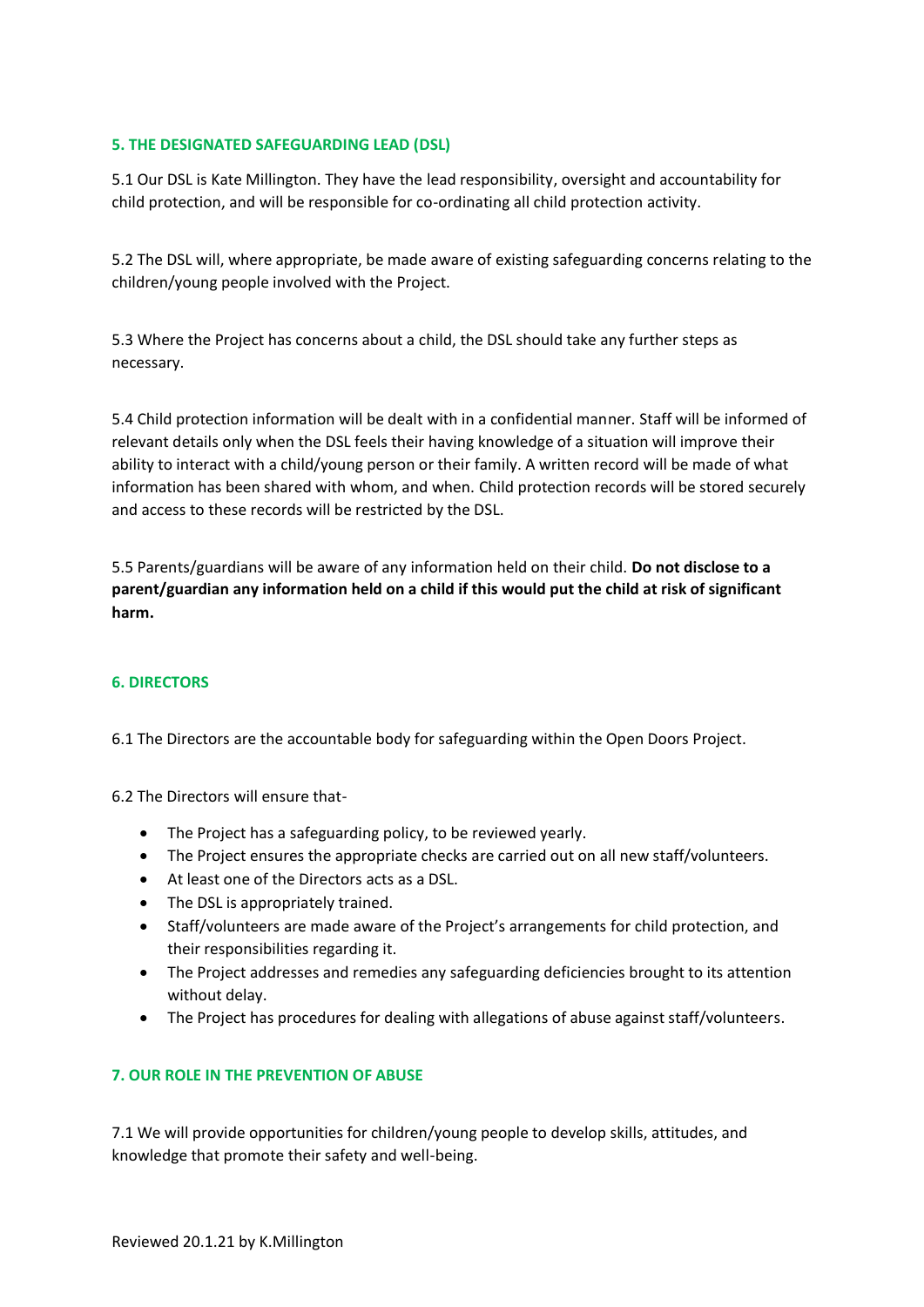7.2 Our safeguarding policy cannot be separated from the general ethos of the Open Doors Project, which should ensure that all children/young people are treated with respect and dignity, taught to treat each other with respect, feel safe, have a voice, and are listened to.

7.3 All staff and volunteers have an important role in promoting good safeguarding practises within the Open Doors Project.

## **8. SAFEGUARDING CHILDREN/YOUNG PEOPLE WHO ARE VULNERABLE TO EXTREMISM**

8.1 There have been occasions both locally and nationally in which extremist groups have attempted to radicalise vulnerable children/young people to hold extreme views, including views justifying political, religious, sexist, homophobic, or racist violence. This includes steering them into a narrow ideology that is intolerant of diversity and leaves them vulnerable to future radicalisation. The threat from terrorism may include the exploitation of vulnerable people, to involve them in terrorism or activity in support of terrorism.

8.2 The Open Doors Project is clear that this exploitation and radicalisation should be viewed as a safeguarding concern.

8.3 If any staff/volunteer has concerns that a child/young person may be at risk of radicalisation or involvement in terrorism, they should speak with the DSL.

#### **9. RESPONDING TO AN ALLEGATION ABOUT A MEMBER OF STAFF**

9.1 This procedure should be used in any case in which it is alleged that any staff/volunteer or director has-

- Behaved in a way that has harmed a child or may have harmed a child.
- Possibly committed a criminal offence against or related to a child.
- Behaved in a way that indicates they are unsuitable to work with children.

9.2 All staff/volunteers within the Project should report any safeguarding concerns about an individual's behaviour to the DSL, unless the concern relates to the DSL. In the case that the concern relates to the DSL, it must be reported immediately to the Local Authority Designated Officer in children's social care, and they will decide on any action required.

#### **10. CHILDREN/YOUNG PEOPLE WITH ADDITIONAL NEEDS**

10.1 The Open Doors Project recognises that while all children/young people have a right to be safe, some children/young people may be more vulnerable to abuse, for example those with a disability or special educational need.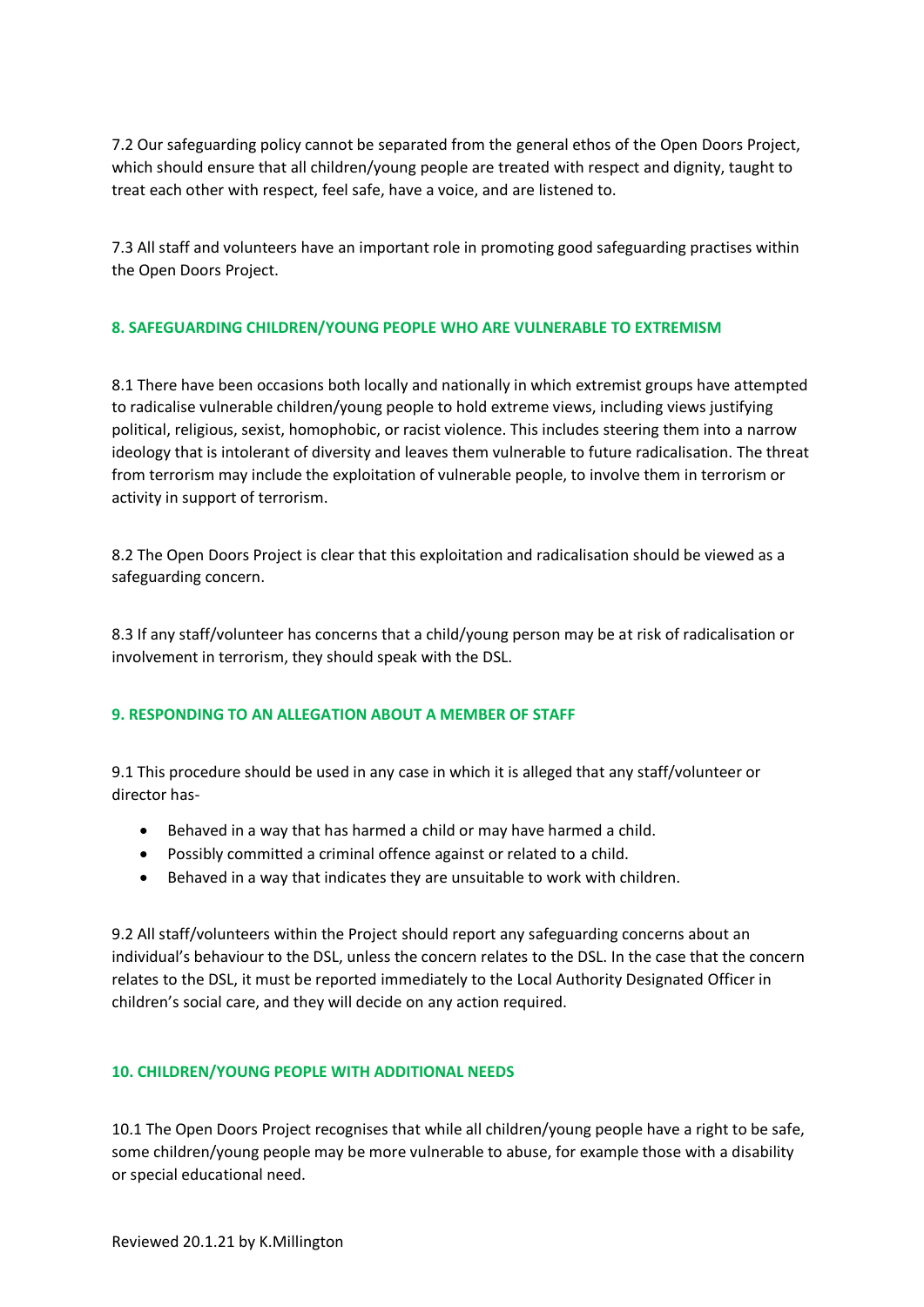#### **APPENDIX ONE**

#### **DEFINITIONS AND INDICATORS OF ABUSE**

#### **1. NEGLECT**

1.1 Neglect is the persistent failure to meet a child's basic physical and/or psychological needs, likely to result in the serious impairment of the child's health and development.

1.2 Neglect can be really difficult to identify, making it hard for professionals to take early action to protect a child. Having one of the signs or symptoms below doesn't necessarily mean that a child is being neglected. But if you notice multiple, or persistent, signs then it could indicate there is a serious problem.

1.3 Children who are neglected may-

- [Have poor appearance and hygiene.](https://www.nspcc.org.uk/preventing-abuse/child-abuse-and-neglect/neglect/signs-symptoms-effects-neglect/)
- Be smelly or dirty.
- Have unwashed clothes.
- Have inadequate clothing, e.g. not having a winter coat.
- Seem hungry.
- Have frequent and untreated nappy rash (if a nappy is worn).

#### 1.4 They may have-

- Untreated injuries, medical and [dental issues.](https://www.nhs.uk/conditions/Dental-decay/Pages/Introduction.aspx)
- Repeated accidental injuries caused by lack of supervision.
- Recurring illnesses or infections.
- Not been given appropriate medicines.
- Missed medical appointments such as [vaccinations.](https://www.nhs.uk/conditions/vaccinations/Pages/vaccination-schedule-age-checklist.aspx)
- Poor muscle tone or prominent joints.
- Skin sores, rashes, flea bites, [scabies](https://www.nhs.uk/conditions/Scabies/Pages/Introduction.aspx) or [ringworm.](https://www.nhs.uk/conditions/Ringworm/Pages/Introduction.aspx)
- Thin or swollen tummy.
- [Anaemia.](https://www.nhs.uk/conditions/Anaemia-iron-deficiency-/Pages/Introduction.aspx)
- Tiredness.
- Faltering weight or growth and not reaching developmental milestones (known as failure to thrive).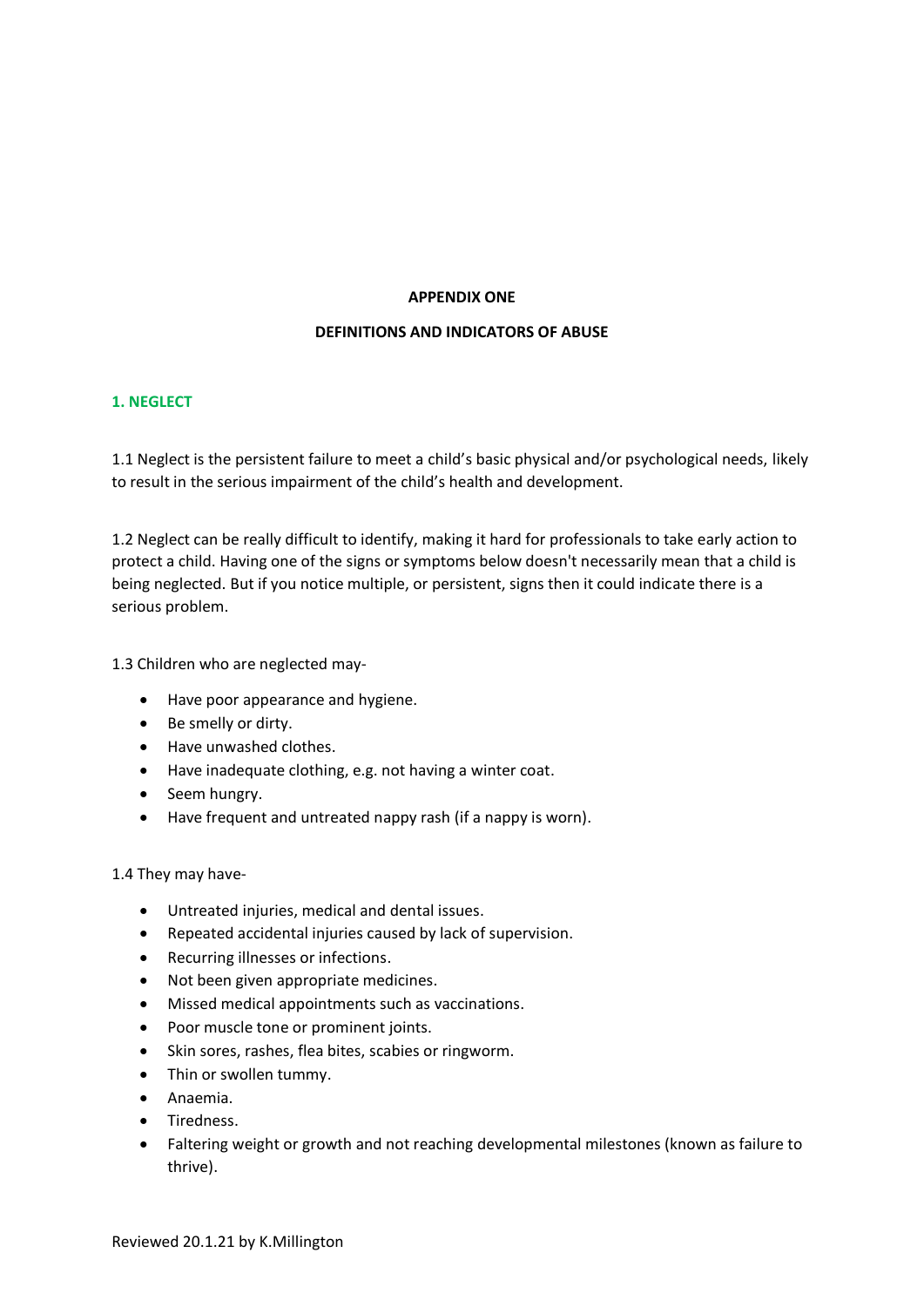• Poor language, communication or social skills.

1.5 They may be-

- Living in an unsuitable home environment, for example dog mess being left or not having any heating.
- Left alone for a long time.
- Taking on the role of carer for other family members.

## **2. PHYSICAL ABUSE**

2.1 if a child often has injuries, there seems to be a pattern, or the explanation doesn't match the injury then this should be investigated[.](https://www.nspcc.org.uk/preventing-abuse/child-abuse-and-neglect/physical-abuse/signs-symptoms-effects/)

2.2 [Bruises-](https://www.nspcc.org.uk/preventing-abuse/child-abuse-and-neglect/physical-abuse/signs-symptoms-effects/)

- Commonly on the head but also on the ear or neck or soft areas the abdomen, back and buttocks.
- Defensive wounds commonly on the forearm, upper arm, back of the leg, hands or feet.
- Clusters of bruises on the upper arm, outside of the thigh or on the body.
- Bruises with dots of blood under the skin.
- A bruised scalp and swollen eyes from hair being pulled violently.
- Bruises in the shape of a hand or object.

2.3 Burns-

- Can be from hot liquids, hot objects, flames, chemicals or electricity.
- On the hands, back, shoulders or buttocks; scalds may be on lower limbs, both arms and/or both legs.
- A clear edge to the burn or scald.
- Sometimes in the shape or an implement for example, a circular cigarette burn.
- Multiple burns or scalds.

#### 2.4 Bite marks-

- Usually oval or circular in shape.
- Visible wounds, indentations or bruising from individual teeth.

2.5 Fractures or broken bones-

- Fractures to the ribs or the leg bones in babies.
- Multiple fractures or breaks at different stages of healing.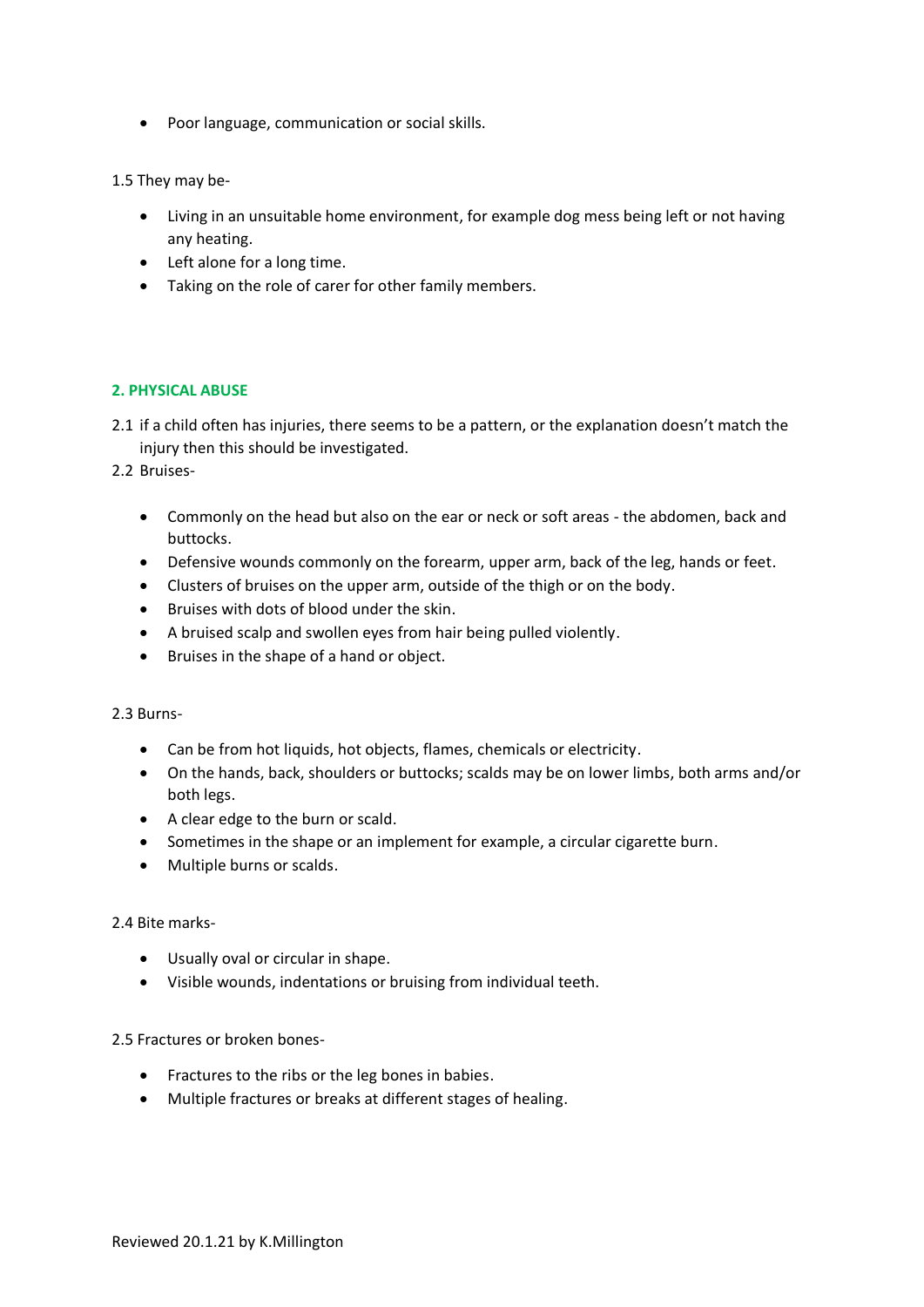2.6 [Other injuries and health problems-](https://www.nspcc.org.uk/preventing-abuse/child-abuse-and-neglect/physical-abuse/signs-symptoms-effects/)

- Scarring.
- Effects of poisoning such as vomiting, drowsiness or seizures.
- Respiratory problems from drowning, suffocation or poisoning.

2.7 Physical harm may also be caused when a parent or carer fabricates the symptoms of, or deliberately induces illness in a child.

## **3. SEXUAL ABUSE**

3.1 Sexual abuse involves forcing or enticing a child or young person to take part in sexual activities, whether or not the child is aware of what is happening. The activities may involve physical contact, including penetration or non-penetrative acts. They may also include non-contact activities, such as involving children in looking at, or in the production of, sexual images, watching sexual activities, encouraging children to behave in sexually inappropriate ways, or grooming a child in preparation for abuse (including via the Internet).

3.2 Children who are sexually abused may-

- Stay away from certain people.
- Avoid being alone with people, such as family members or friends.
- Seem frightened of a person or reluctant to socialise with them.
- Show sexual behaviour that's inappropriate for their age.
- Become sexually active at a young age.
- Use sexual language or know information that [you wouldn't expect them to.](https://www.nspcc.org.uk/preventing-abuse/keeping-children-safe/healthy-sexual-behaviour-children-young-people/)
- Have physical symptoms such as anal or vaginal soreness, an unusual discharge, sexually transmitted infections (STI), or pregnancy.

#### **4. EMOTIONAL ABUSE**

4.1 Emotional abuse may involve conveying to children that they are worthless or unloved, inadequate, or valued only insofar as they meet the needs of another person. It may include not giving the child opportunities to express their views, deliberately silencing them or 'making fun' of what they say or how they communicate. It may feature age or developmentally inappropriate expectations being imposed on children. These may include interactions that are beyond the child's developmental capability, as well as overprotection and limitation of exploration and learning, or preventing the child participating in normal social interaction. It may involve seeing or hearing the ill treatment of another. It may involve serious bullying (including cyber-bullying) causing children frequently to feel frightened or in danger, or the exploitation or corruption of children.

4.2 Children/young people who are being emotionally abused or neglected may: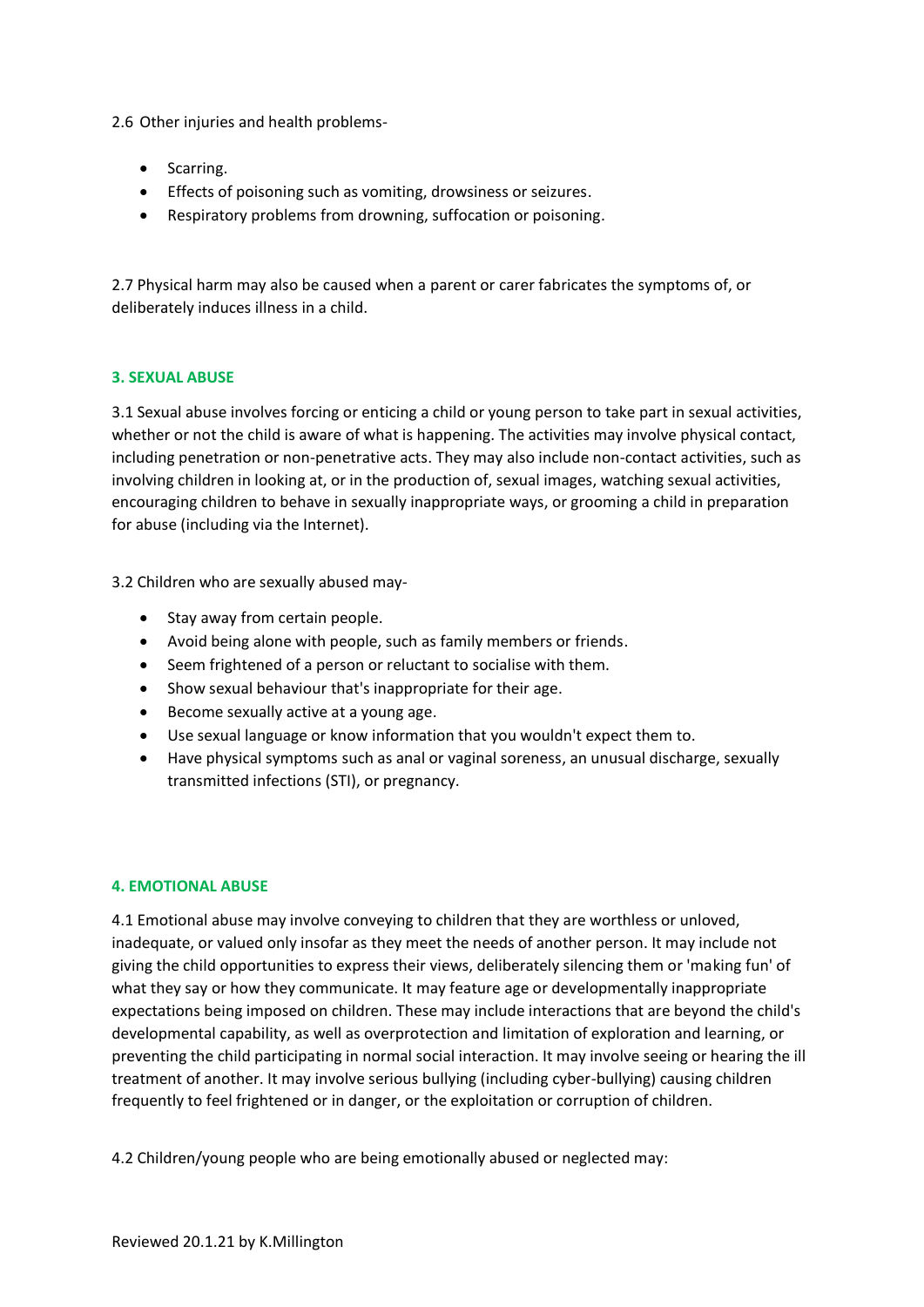- Be overly-affectionate towards strangers or people they haven't known for very long.
- Lack confidence or become wary or anxious.
- Not appear to have a close relationship with their parent.
- Be aggressive or nasty towards other children and animals.
- Use language, and/or act in a way or know about things that you wouldn't expect them to [know for their age.](https://www.nspcc.org.uk/preventing-abuse/keeping-children-safe/healthy-sexual-behaviour-children-young-people/)
- Struggle to control strong emotions or have extreme outbursts.
- Lack social skills or have few, if any, friends.

#### **5. RESPONSES FROM PARENTS**

5.1 The following responses from parents/guardians/family may suggest a cause for concern-

- Delay in seeking treatment which is obviously needed.
- Unawareness or denial of injury, pain, or loss of function.
- Incompatible explanations offered, or reluctance to give information about injuries/illnesses.
- A persistently negative attitude towards the child/young person.
- Alcohol or other drug misuse.
- Violence or other abuse between adults in the household.

#### **6. DISABLED CHILDREN**

6.1 When working with children with disabilities, adults must be aware that there are additional possible indicators of abuse-

- A bruise in a site that might not be a concern on an ambulatory child, such as the shin or knee, might be of concern in a non-mobile child.
- Not getting enough help with feeding, leading to malnourishment.
- Poor toileting arrangements.
- Lack of stimulation.
- Rough handling.
- Extreme behaviour modification, such as deprivation of medication, food, clothing, wheelchair/accessibility equipment, etc.
- Unwillingness to try to learn a child's means of communication, e.g. PECS or Makaton.
- Ill-fitting equipment, e.g. leg splints.
- Misappropriation of a child's finances.
- Inappropriate invasive procedures.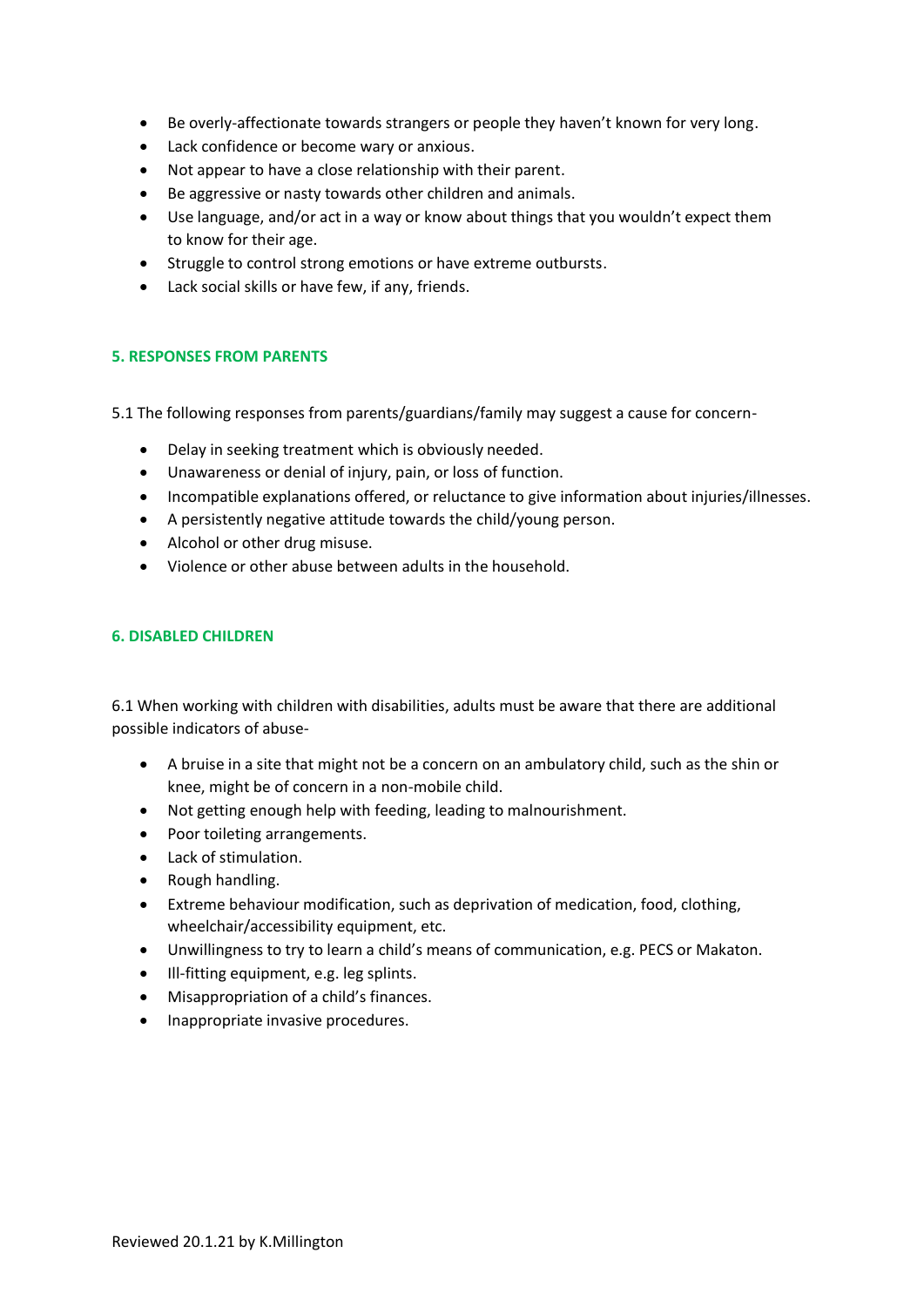## **APPENDIX TWO**

## **DEALING WITH A DISCLOSURE OF ABUSE**

1.1 (NSPCC guidance) If you're in a situation where a child discloses abuse to you, there are a number of steps you can take.

- **Listen carefully to the child.** Avoid expressing your own views on the matter. A reaction of shock or disbelief could cause the child to 'shut down', retract or stop talking
- **Let them know they've done the right thing.** Reassurance can make a big impact to the child who may have been keeping the abuse secret
- **Tell them it's not their fault.** Abuse is never the child's fault and they need to know this
- **Say you believe them.** A child could keep abuse secret in fear they won't be believed. They've told you because they want help and trust you'll be the person to believe them and help them
- **Don't talk to the alleged abuser**. Confronting the alleged abuser about what the child's told you could make the situation a lot worse for the child
- **Explain what you'll do next.** If age appropriate, explain to the child you'll need to report the abuse to someone who will be able to help
- **Don't delay reporting the abuse.** The sooner the abuse is reported after the child discloses the better. Report as soon as possible so details are fresh in your mind and action can be taken quickly.

1.2 Report all disclosures to the Open Doors Project DSL immediately, and provide a written record as soon as possible.

1.3 Hearing a disclosure can be traumatic for the adults involved. Staff/volunteers should speak to the DSL if support or advice is needed.